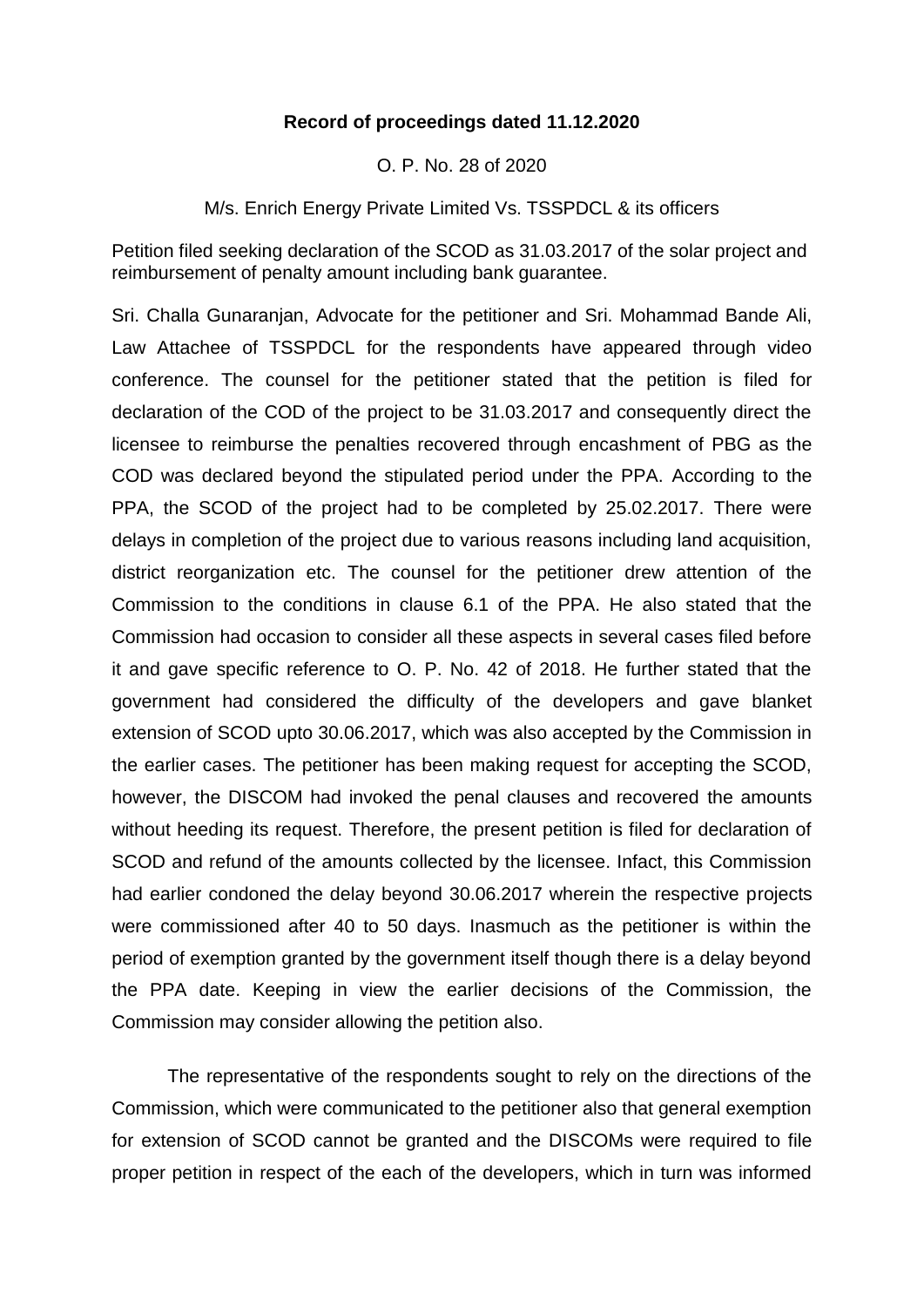to the developers. It was the view of the Commission that each of the developer's case has to be examined independently. He also stated that the reasons attributed by the petitioner for the delay are not acceptable and owing to that reason only the DISCOM had invoked the guarantees and levied penalties also. It is also not understood as to why the petitioner came to the Commission with the relief after a long period of time. In fact, the petitioner had also paid the amount duly replacing the PBG. Now turning around and stating that the Commission may declare the SCOD as 31.03.2017 and refund of the amount recovered from the petitioner is not correct. Assuming without accepting, the Commission is inclined to grant the relief then it should be at present tariff.

Heard the submissions of the parties and the matter is reserved for orders.

| $Sd$ -<br>Member (T)      | Sd<br>Chairman       |
|---------------------------|----------------------|
| O. P. No. 29 of 2020<br>& |                      |
|                           | I. A. No. 15 of 2020 |

M/s. Gayatri Sugars Limited Vs. TSNPDCL

Petition filed Seeking declaration of fixed costs for 16.5 MW bagasse based cogeneration project.

I. A. filed seeking interim orders directing the respondent to pay generic tariff as fixed by the order dated 05.08.2014 in O. P. Nos. 8 / 2011, 9 / 2012, 12 / 2012, 22 / 2014 and 25 / 2014.

Sri. Challa Gunaranjan, Advocate for the petitioner and Sri. Y. Rama Rao, Advocate for the respondent have appeared through video conference. The counsel for the petitioner stated that the petitioner is seeking determination of fixed costs in terms of the order passed by the erstwhile APERC in the year 2014 or to fix the project specific tariff. He also narrated the sequence of events in the matter. The counsel for the respondent stated that the respondent is agreeable for adopting the fixed costs tariff as determined erstwhile APERC. As such there is no issue to be decided in the matter in terms of the concession made in the counter affidavit.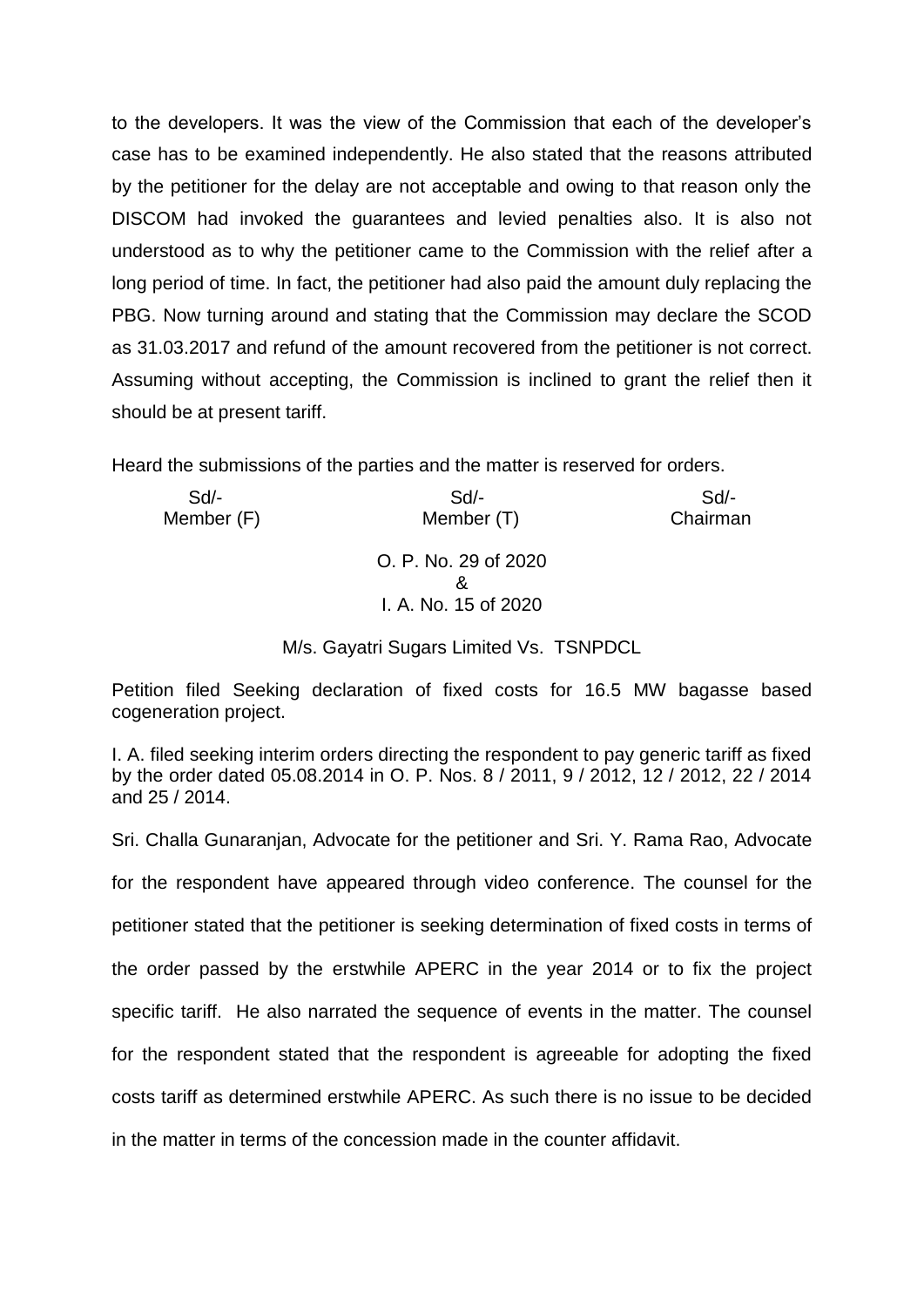In view of the submissions made and the concession submitted by the DISCOM, there is no further issue, as such, the matter is reserved for orders

 Sd/- Sd/- Sd/- Member (F) Member (T) Chairman

## O. P. (SR) No. 27 of 2020

M/s. Sri Ambika Steel Industries Vs. TSSPDCL & its officers

Petition filed seeking penal action against the TSSPDCL and its officers for not giving effect to the orders of the Commission in respect of restriction and control measures in proceedings dated 15.09.2012 and consequent withdrawal of minimum charges.

Ms. Nishtha, representative for the petitioner and Sri. Mohammad Bande Ali, Law Attachee of TSSPDCL for the respondents have appeared through video conference. The counsel for the petitioner stated that the petitioner is questioning the inaction of the licensee in giving effect to R & C measures and claiming arrears beyond the stipulated period under the Electricity Act, 2003 contrary to the orders of the Commission. The representative of the respondents sought further time for filing written arguments in response to the submissions filed by the petitioner, which were filed by the petitioner only the other day. Accordingly, the respondents are allowed time till 23.12.2020 for filing written submissions. A copy of the written submissions should be made available to the representative of the petitioner as soon as it is filed.

In the circumstances, the matter is adjourned. Call on 07.01.2021 at 11.30 AM.

| $Sd$ -     | Sd                                                     | Sd       |
|------------|--------------------------------------------------------|----------|
| Member (F) | Member (T)                                             | Chairman |
|            | O. P. (SR) No. 28 of 2020<br>I. A. (SR) No. 29 of 2020 |          |

M/s. L & T Metro Rail (Hyderabad) Limited Vs TSSPDCL & its officers

Petition filed seeking directions to the licensee and its officers to give effect to the order of the Commission fixing the tariff under HT  $V$  (B) – HMR tariff.

I. A. filed seeking interim orders directing the respondents not to disconnect the electricity supply to the petitioner pending disposal of the original petition.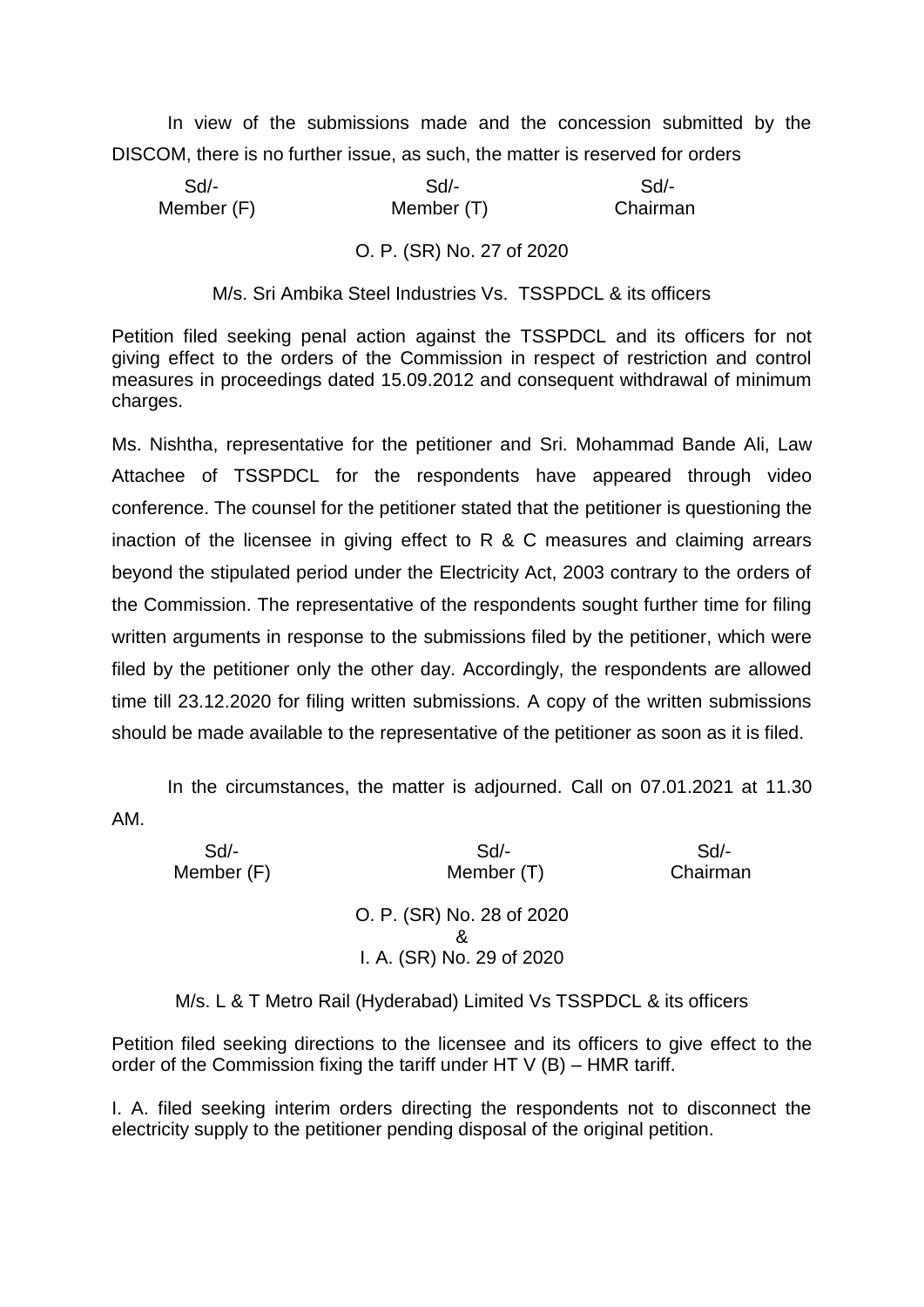Sri. Avinash Desai, Advocate for the petitioner and Sri. Mohammad Bande Ali, Law Attachee of TSSPDCL for the respondents have appeared through video conference. The counsel for the petitioner stated that the issue in this petition is with regard to levy of charges for the power supply availed by the petitioner at three places for the period 01.07.2016 to 31.08.2017 contrary to the tariff order of the Commission for the year 2016-17. By the tariff order, the Commission had treated metro rail as separate category under HT V (B). Instead of billing, the petitioner under said category, the respondents had billed it under HT-II category. Eventhough, they have corrected the bills for the months of September and October, 2017, they have not given the benefit of the same for the earlier period. Also, the Commission issued notice as regards the maintainability of the case. However, the Commission had itself accepted the maintainability of the case in the earlier proceedings in the case of the petitioner itself in the order dated 19.10.2020 in O. P. No. 27 of 2020. It had also placed on record in that case, the various decisions regarding the maintainability. Now there is threat of disconnection of power supply by the licensee, as such an interlocutory application is filed for suitable orders.

The representative of the respondents stated that the representative needs further time of four weeks for filing counter affidavit in the matter. Also, it is stated that the licensee would not resort to disconnection of the power supply immediately and the Commission may take it as an undertaking.

In the circumstances, the matter is adjourned duly recording the undertaking that the licensee shall not effect disconnection of power supply to the petitioner. The respondents shall file the counter affidavit by 30.12.2020 duly forwarding a copy of it to the counsel for petitioner.

Call on 07.01.2021 at 11.30 AM.

Member (F) Member (T) Chairman

Sd/- Sd/- Sd/-

I. A. No. 16 of 2020 in O. P. No. 18 of 2020 (Suo moto petition)

TSDISCOMs Vs M/s. Hyderabad Metropolitan Water Supply & Sewerage Board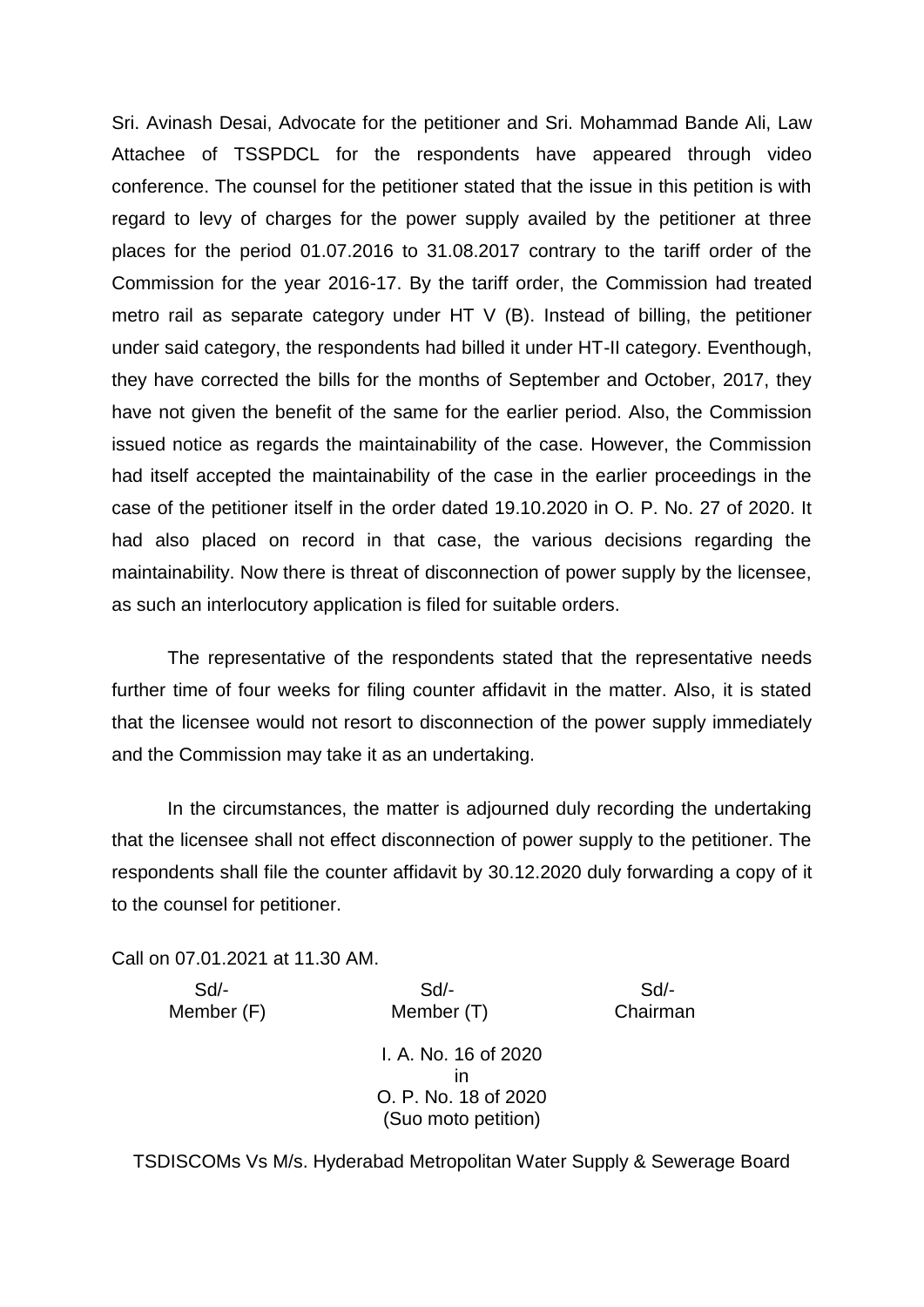Application filed seeking to withdraw tariff made applicable to HT – IV (B) category and to advise the GoTS to reimburse the revenue loss to be incurred by the DISCOMs on account of implementation of the revised tariff.

Sri Mohammad Bande Ali, Law Attachee of TSSPDCL for the applicants and Sri. M. Dana Kishore, Managing Director respondent have appeared through video conference. The representative of the respondent in this interlocutory application stated and explained in detail the steps being taken by the board for ensuring water supply to Hyderabad city and its peripheral area falling within the outer ring road. The representative gave the details of the financial expenditure as also the amount of water being supplied at present to the consumers of Hyderabad city. The licensee has requested it to part with the difference of amount that is the result of the tariff fixed by the Commission and the actual tariff applicable to them. The board had taken steps to make available the subvention directly from the government and has been corresponding with its parent department that is Municipal Administration and Urban Development as also Energy Department of the government. They need three months' time to ensure subvention for the next year also as the budget exercise has already began in the government. As for the present, the Commission may continue the tariff upto  $31<sup>st</sup>$  March, 2021. The total subvention likely to be committed by the government to the licensee is about Rs.580 crores.

As the licensee is required to comply with the directions of the government, the representative of the respondent requests that no order may be passed considering the public interest involved in undertaking water supply, as any order would jeopardize the revenues earned towards water supply for undertaking development activities. If the order of the Commission is modified, the entire revenues will be lost in paying electricity charges only.

The representative of the licensee stated that the licensee is constrained to seek orders for the release of subsidy by the government as it is undertaking 24 hours power supply to all consumers and is involved in serving the consumers at large. The Commission had passed this order for implementing the orders of the government in the suo moto proceedings. The licensee prays the Commission to safeguard its interest in the matter of revenue and tariff and ensure grant of subvention from the government to facilitate extending the tariff as directed by the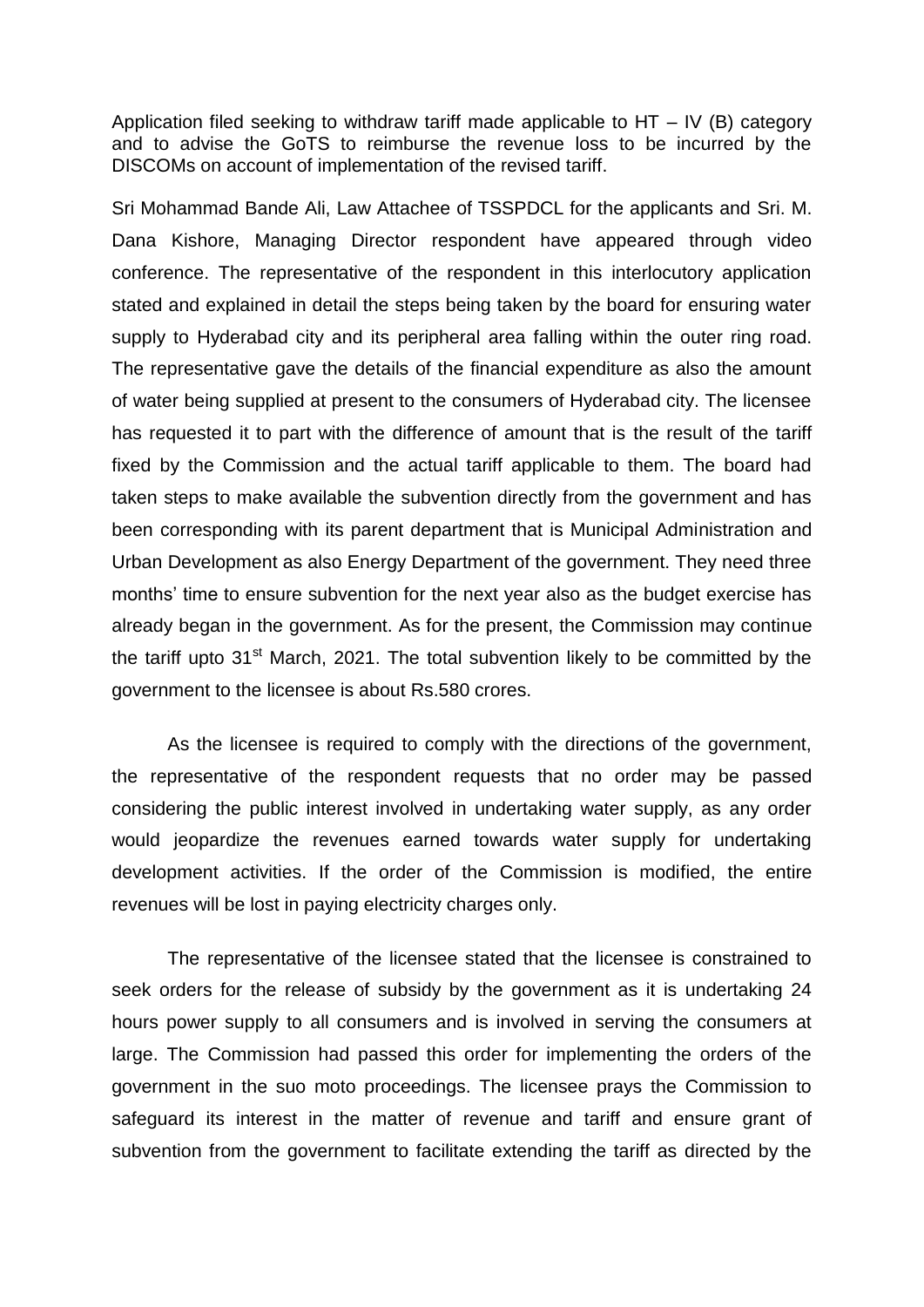government as ordered by the Commission. The Commission may consider the request of the parties.

Heard the representatives of the parties. The matter is reserved for orders.

 Sd/- Sd/- Sd/- Member (F) Member (T) Chairman R. P. (SR) No. 40 of 2019 & I. A. (SR) No. 43 of 2019 in O. P. No. 47 of 2018

TSSPDCL Vs M/s. Dubbak Solar Projects Private Limited

Review petition filed seeking review of the order dated 02.01.2019 in O. P. No. 47 of 2018 passed by the Commission by modifying the relief [43 (b)] of the order directing adjustment of untilized energy (banked energy for the period from 30.07.2016 to 18.11.2016) to the developer as per subsisting Regulation No. 2 of 2014.

I. A. filed seeking condonation of delay in filing the review petition.

Sri Mohammad Bande Ali, Law Attachee of TSSPDCL for the review petitioner and Sri. Challa Gunaranjan, Advocate for the respondent have appeared through video conference. The counsel for the respondent in the review petition has stated that similar matters are scheduled for hearing on 17.12.2020. The representative for the review petitioner is agreeable with the statement of the counsel for the respondent. Accordingly, the Commission directed the posting of the matter on 17.12.2020 alongwith the other matters.

Call on 17.12.2020 at 11.30 AM

| Sd/-       | Sd                   | Sd       |
|------------|----------------------|----------|
| Member (F) | Member (T)           | Chairman |
|            | O. P. No. 25 of 2020 |          |

M/s Dr. Reddy's Laboratories Limited Vs SLDC, TSTRANSCO & TSSPDCL

Petition u/s 86 (1) (c) read with section 86 (1) (k) of Electricity Act, 2003 seeking directions to the respondents to approve short term open access.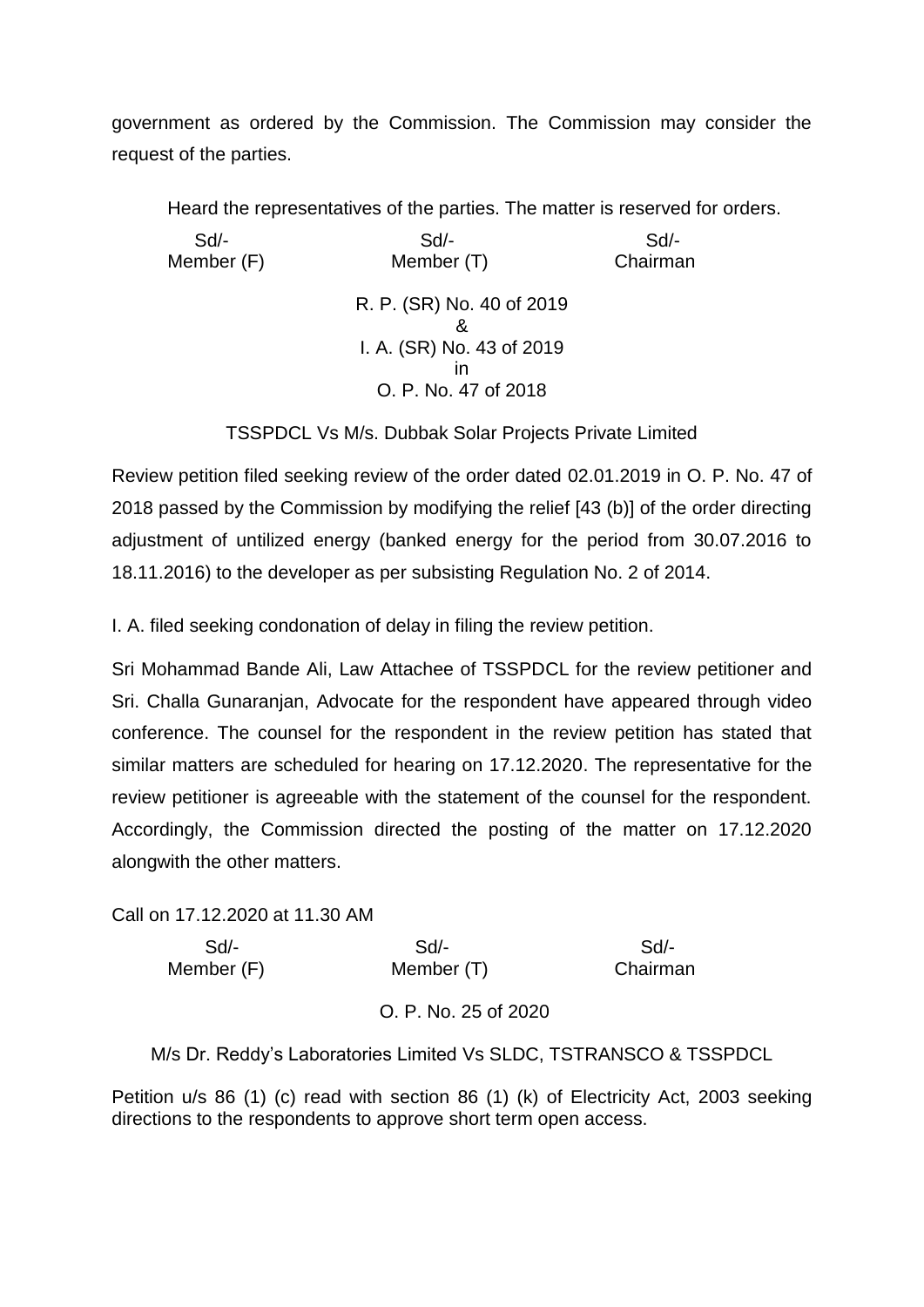Sri. Challa Gunaranjan, Advocate for the petitioner, Sri. Y. Rama Rao, Advocate for the respondent Nos. 1 and 2 and Sri. Mohammad Bande Ali, Law Attachee of TSSPDCL for respondent No. 3 have appeared through videos conference. The counsel for the petitioner stated that the issue in the petition is with regard to giving permission for short term open access in accordance with the Regulation No. 2 of 2005 as adopted by the Commission. Applications were made for earlier months and the prayer has been sought in this petition for subsequent months also. The counsel for the petitioner stated that the petitioner has made applications for the months of November and December, 2020 also and the SLDC replied to the petitioner rejecting the request for the month of December, 2020.

The counsel for the petitioner stated that earlier the Commission pointed out about filing of the writ petition before the Hon'ble High Court on the same issue, however, the said writ petition had been withdrawn by the petitioner and it was dismissed as withdrawn on 19.11.2020, a copy of the same is placed before the Commission alongwith the rejoinder filed by the petitioner. From the counter affidavit, it is seen that the DISCOM is not inclined to allow STOA owing to the reason that 24 hours supply to agriculture is being extended and also the capacity on the line is exhausted. The said action is contrary to their own stand earlier as in the year 2015, they had allowed STOA to the petitioner and now reverting to state that other technical difficulties are prohibiting them from allowing STOA is not correct.

The counsel for the petitioner stated that section 42 of the Act, 2003 clearly emphasizes on allowing open access. In continuation of the said provision only, the State Commission had made regulation in Regulation No. 2 of 2005 as adopted by it from erstwhile APERC and the CERC notified similar regulation in the year 2008. The counsel for the petitioner sought to rely on the provisions of the said regulations. It is his case that the licensees are denying STOA on irrelevant grounds contrary to the Act, 2003 and the regulation mentioned earlier. In the rejection made for December, 2020 nothing is stated except stating that DISCOM conveying 'not feasible' and SLDC saying that 'rejected'.

The counsel for the petitioner also relied on the decision rendered by this Commission in O. P. No. 19 of 2020, wherein the Commission emphatically held that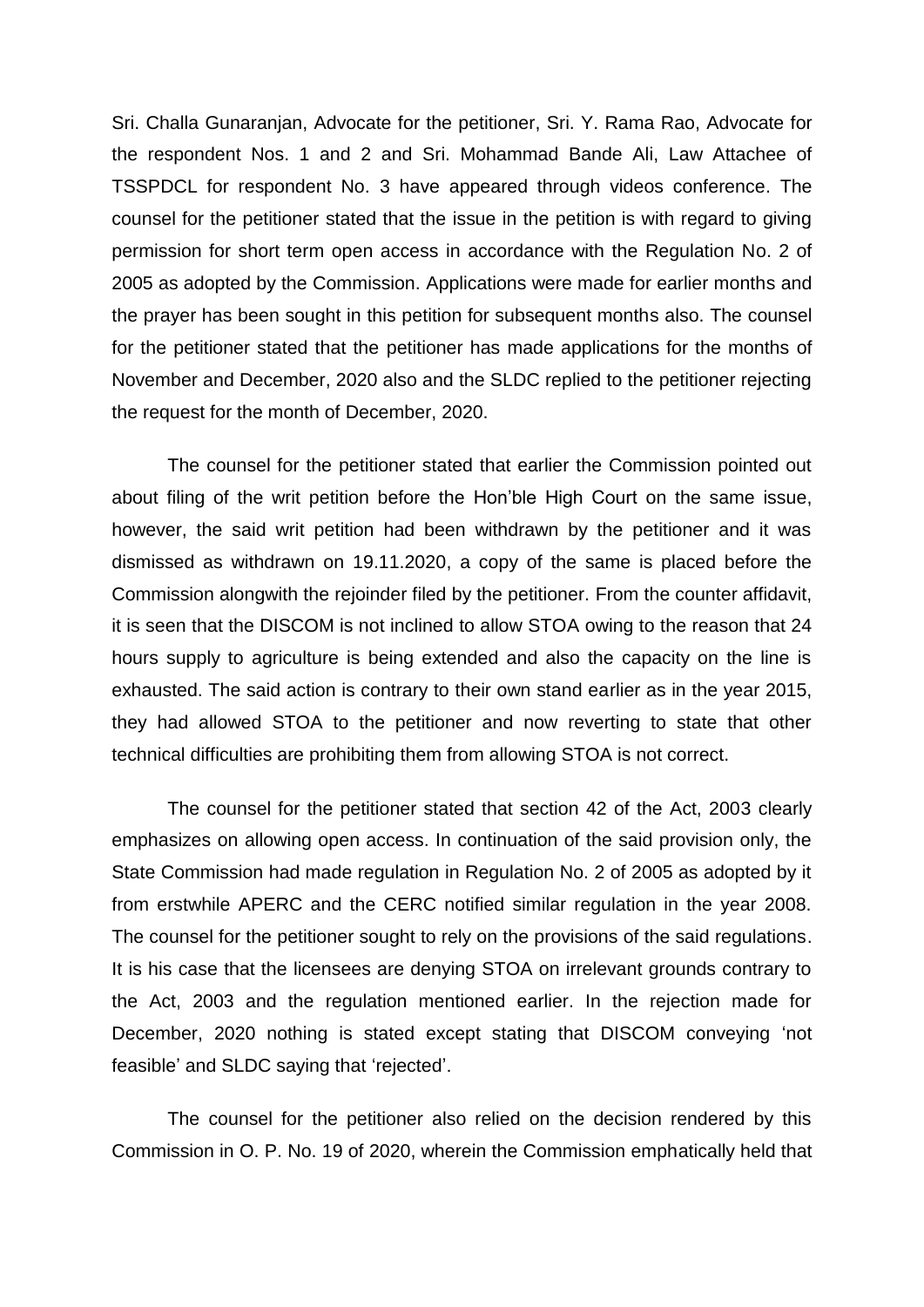open access has to be provided and the licensees cannot deviate from the provisions of the Act, 2003 and regulations thereof.

The counsel for the respondent Nos. 1 and 2, while reiterating the submissions in the counter affidavit, stated that there is no congestion in 132 KV line but there might be congestion at 33 / 11 KV line, which report has been placed by the DISCOM before the  $1<sup>st</sup>$  respondent, based on which the  $1<sup>st</sup>$  respondent refused to accord permission for STOA. The central regulation is not required to be considered as in any case there is a state specific regulation on the aspect of open access. He sought to rely on sections 42 and 86 of the Act, 2003 with regard to the powers and functions of the Commission. The present refusal of STOA is based on the technical inputs of the DISCOM. The contention that the SLDC rejected the application without reasons is not acceptable and as it is based on the inputs given by the DISCOM only. Infact, the Commission has limited role in the matter as the petitioner has alternative remedy under sub-section 5 of section 42 of the Act, 2003.

The representative for the respondent No. 3 sought time for arguing the matter for few days. Considering the request of the respondent No. 3, the matter is adjourned.

Call on 17.12.2020 at 11:30 A.M.

| Sd         | Sd/-                 | Sd/-     |
|------------|----------------------|----------|
| Member (F) | Member (T)           | Chairman |
|            |                      |          |
|            | O. P. No. 26 of 2020 |          |

M/s. Arhyama Solar Power Pvt. Ltd. vs TSSPDCL, CGM (Revenue), SAO (Operation Circle), Sanganareddy & SAO (Operation Circle), Medchal.

Sri. Challa Gunaranjan, Advocate for the petitioner and Sri. Mohammad Bande Ali, Law Attachee of TSSPDCL for respondents have appeared through video conference. The counsel for the petitioner stated that the respondents are yet to file counter affidavit in the matter, though the time was sought earlier for the said purpose. The representative of the DISCOM stated that the counter affidavit has been filed before the Commission on 03.12.2020. The counsel for the petitioner stated that he is yet to receive a copy of the counter affidavit. Accordingly, the